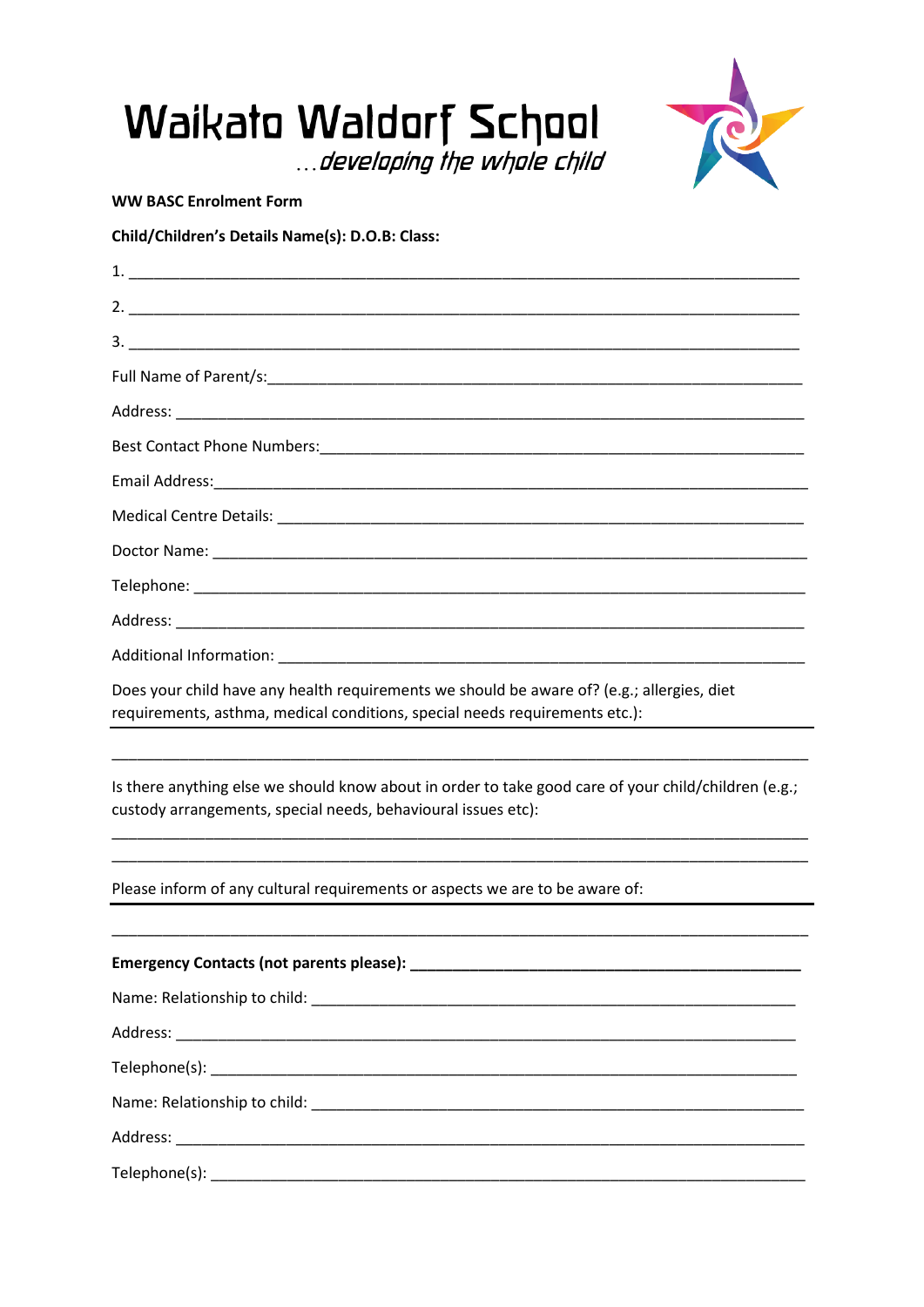



**Person/persons authorized to collect your child/children:**

**Please tick below to indicate which days and times you would like to book regular sessions. Regular sessions being days that you would like to have the same care for a minimum of 4 weeks.**

| <b>Set Session Bookings</b>             |        |                             |                 |           |               |                         |        |        |  |  |
|-----------------------------------------|--------|-----------------------------|-----------------|-----------|---------------|-------------------------|--------|--------|--|--|
|                                         |        | <b>Drop</b><br>off<br>time: |                 |           |               | <b>Pick Up</b><br>Time: |        |        |  |  |
| <b>Morning</b>                          | Please | <b>Btwn</b>                 | <b>Btwn</b>     | Afternoon | <b>Please</b> | <b>Before</b>           | Btwn 4 | 5.30pm |  |  |
| Care                                    | tick   | 7.30 &<br>8am               | 8am &<br>8.30am | Care      | tick          | 4pm                     | & 5pm  |        |  |  |
| Monday                                  |        |                             |                 | Monday    |               |                         |        |        |  |  |
| Tuesday                                 |        |                             |                 | Tuesday   |               |                         |        |        |  |  |
| Wednesday                               |        |                             |                 | Wednesday |               |                         |        |        |  |  |
| Thursday                                |        |                             |                 | Thursday  |               |                         |        |        |  |  |
| Friday                                  |        |                             |                 | Friday    |               |                         |        |        |  |  |
|                                         |        |                             |                 |           |               |                         |        |        |  |  |
| Enrolling for casual use in the future: |        |                             |                 |           |               |                         |        |        |  |  |

**If you wish to use the service for casual bookings, please complete this enrolment and make your \$20 payment and tick the 'Enrolling for casual use in the future' box.**

## **Parent Contract:**

Please sign this contract to complete the enrolment. Should you require any further information with regards to the programme or wish to see a copy of the programme policies prior to signing, please don't hesitate to ask for one for your review.

I / We agree and acknowledge:

- I have read and understand the enrolment information;
- I am aware that the service Policy & Procedures are on site for viewing at any time;
- The coordinator/supervisor has my permission to arrange any necessary urgent medical treatment at my cost;
- I will notify the coordinator/supervisor of any changes to enrolment information in a timely manner;